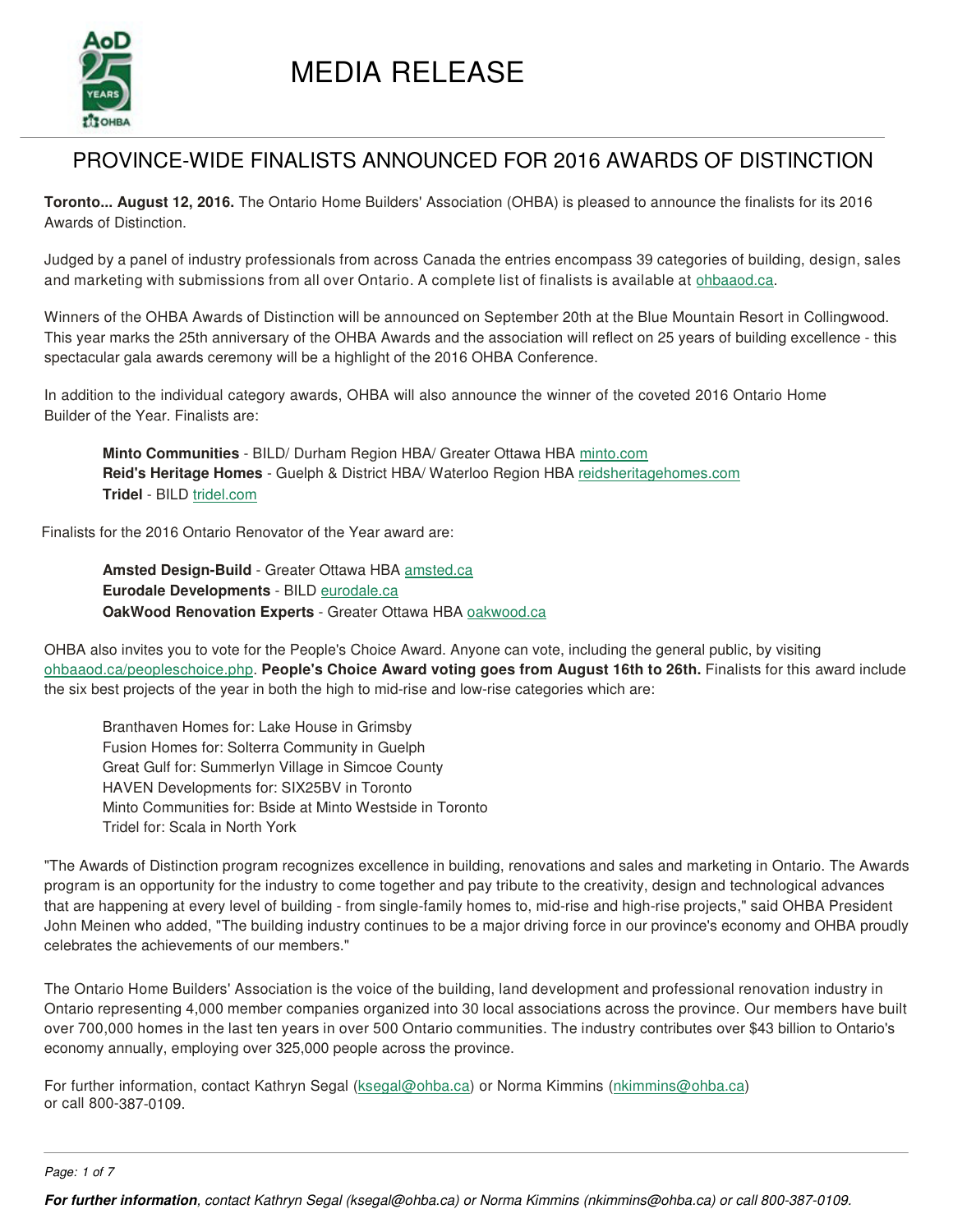

The 2016 finalists are: (*in alphabetical order*):

### **ARCHITECTURAL DESIGN**

#### **Most Outstanding Production Built Home (One storey)**

Georgian International Build Corp. for: Braestone *"The Morgan"* – Oro-Medonte

Gordon Tobey Developments Ltd. for: The Hawthorn – Brighton *(credit to: Arriscraft International, Hollandale Nurseries Ltd., Clearsphere)*

Granite Homes for: Ussher's Creek *"Armstrong"* – Wellington County

#### **Most Outstanding Production Built Home (Two storeys up to 2500 sq. ft.)**

Geranium Homes for: Trails at Cardinal Point *"MODEL 38-2"* – Town of Whitchurch-Stouffville *(credit to: RN Design Limited, The Morrison Group, Builder Insight Group Inc.)*

Minto Communities for: The Killarney - Kanata

Reid's Heritage Homes for: Net Zero Discovery Home *"Townsend Craftsman"* – Guelph *(credit to: Building Knowledge Canada Inc.)*

#### **Most Outstanding Production Built Home (Two storeys 2501 sq. ft. and over)**

Georgian International Build Corp. for: Braestone *"The Thoroughbred"* – Oro-Medonte

RND Construction for: Riverpark Green *"The Orchard"* – Ottawa

Sorbara Group of Companies for: Crafthouse at St. Andrews *"Crafthouse D"* – Toronto *(credit to: Symbolics Architecture + Design Inc., Unique Urban Homes)*

#### **Most Outstanding Attached Multi-Unit Home (semi/town home/stacked)**

Rinaldi Homes for: Optimist Village *"Unit 1 Optimist Lane"* – Niagara Falls *(credit to: Aristocrat Floors of the World, Artcraft Kitchens)*

RND Construction for: Hintonburg Green – Ottawa

Zinc Developments Inc. for: 35 Wabash – Toronto

#### **Most Outstanding Custom Home (Up to 3000 sq. ft.)**

BK Cornerstone Design Build Ltd. for: Net Zero Optimum Home – Belle River *(credit to: Union Gas, Owens Corning Canada LP, Building Knowledge Canada Inc.)*

Discovery Dream Homes for: Las Ventanas – Haliburton

Gordon Tobey Developments Ltd. for: The Twisted Willow - Brighton *(credit to: Monaghan Lumber Specialties, Hollandale Nurseries Ltd., Clearsphere)* 

### **Most Outstanding Custom Home (3001-5000 sq. ft.)**

DCAM Homes Inc. for: Glass House - Burlington

Discovery Dream Homes for: The Towerhill - Peterborough

Fourteen Estates Custom Homes for: The Baileyborough – Clarington

#### **Most Outstanding Custom Home (5001 sq. ft. and over)**

Fourteen Estates Custom Homes for: The Bolton House – Pickering

Oke Woodsmith Building Systems for: Lure of the Lake – Dashwood

Profile Custom Homes for: The Glass Room *"Custom Home"* – Mississauga *(credit to: David Small Designs)*

*Page: 2 of 7*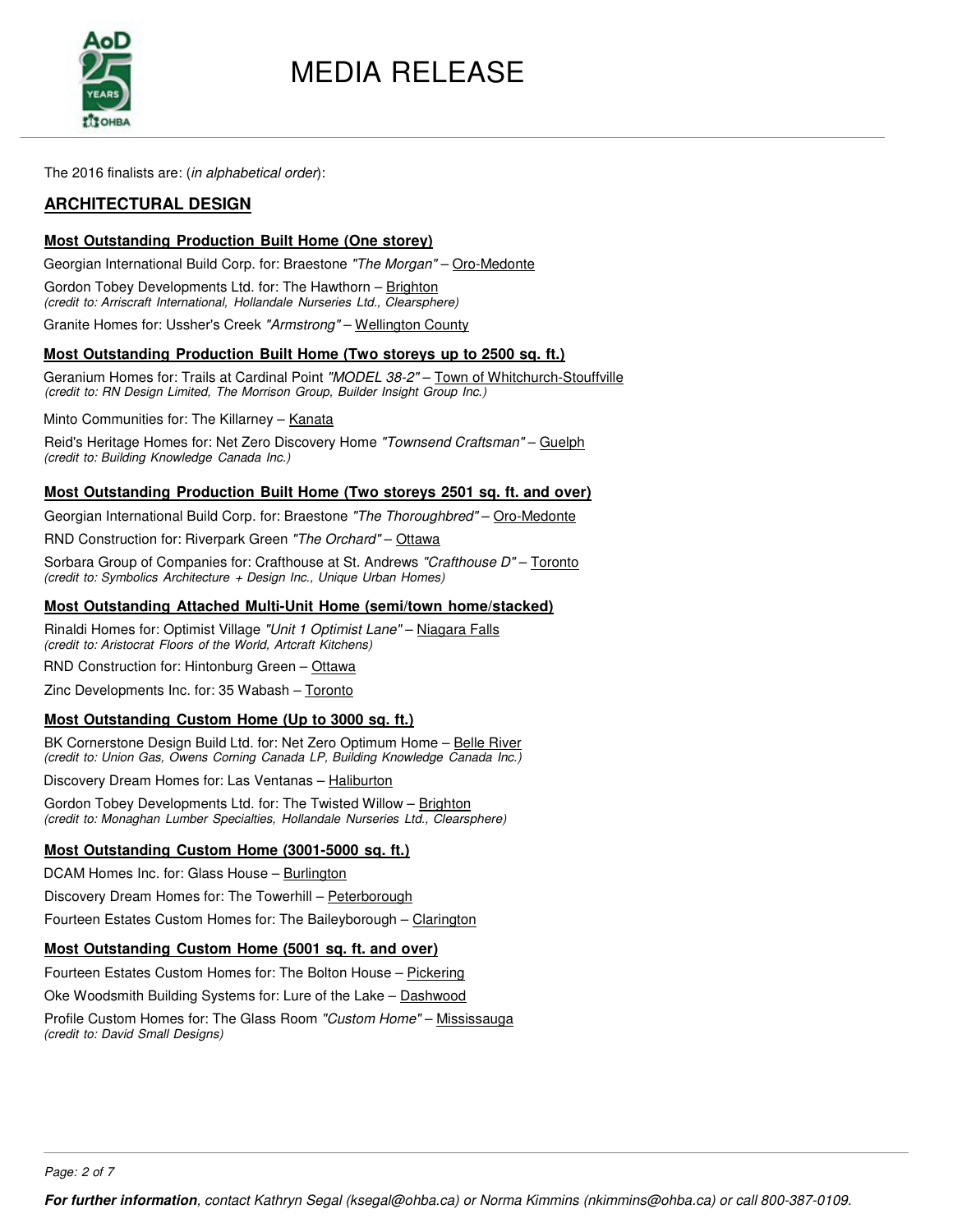

#### **Most Outstanding Mid-Rise Building (4 - 10 storeys)**

HAVEN Developments for: SIX25BV – Toronto *(credit to: Teeple Architects Inc., The Brand Factory, Brandon Communications Inc.)*

Homes by DeSantis for: Aquablu – Grimsby *(credit to: KNY Architects Inc., 52 Pick-Up Inc.)*

Kylemore Communities/Angus Glen Development Ltd. for: The 6th Angus Glen - Markham *(credit to: Rafael + Bigauskas Architects, Mike Niven Interior Design Inc.)*

#### **Most Outstanding High-Rise Building (11+ storeys)**

Minto Communities for: Minto Yorkville Park - Toronto *(credit to: Page + Steele / IBI Group Architects, Ferris and Associates, North Drive)*

The Tricar Group for: Azure – London

Tridel for: Scala – North York *(credit to: Wallman Architects Ltd.)*

#### **Most Outstanding High or Mid-Rise Condo Suite (4+ storeys up to 800 sq. ft.)**

Adi Development Group for: Nautique Lakefront Residences *"Norte"* – Burlington *(credit to: Cecconi Simone)*

Concert Properties Ltd. for: The Kip District *"Tower One, Suite C3"* – Toronto *(credit to: Page + Steele / IBI Group Architects, U31 Design)*

Minto Communities for: Minto Yorkville Park *"The Grant"* – Toronto *(credit to: Page + Steele / IBI Group Architects, North Drive)*

#### **Most Outstanding High or Mid-Rise Condo Suite (4+ storeys 801 sq. ft. and over)**

Branthaven Homes for: Lake House *"The Silver Lake II"* – Grimsby *(credit to: Kirkor Architects + Planners)*

Queenscorp Group for: Watermark *"711"* – Toronto

Tridel for: Scala *"L5T"* – North York

### **RENOVATIONS**

#### **Most Outstanding Home Renovation (Actual Retail Value up to \$250,000)**

Amsted Design-Build for: Personalized Details – Ottawa

Eurodale Developments for: Stick Handling – Toronto *(credit to: Cambria Quartz, Martino HVAC)*

Homes By Hendriks Inc. for: Classic Room To Grow – Grimsby

#### **Most Outstanding Home Renovation (Actual Retail Value between: \$250,001 - \$500,000)**

Amsted Design-Build for: Renewed Family Home – Ottawa

Coleman-Dias 3 Construction Inc. for: 1940's Colonial Revival Revitalization - Whole Home Renovation – St. Thomas *(credit to: Ambrose Plumbing, Ferrell Brick and Stone, Mitten by Ply Gem, Geerlinks Home Hardware)*

Eurodale Developments for: Shock to the Heart – Toronto *(credit to: Cambria, Martino HVAC)*

#### **Most Outstanding Home Renovation (Actual Retail Value over \$500,001)**

Men At Work Design Build Ltd. for: Broadway – Toronto

Oke Woodsmith Building Systems for: On Richmond - Reborn - London

Pioneer Craftsmen Ltd. for: Rustic Elegance – Waterloo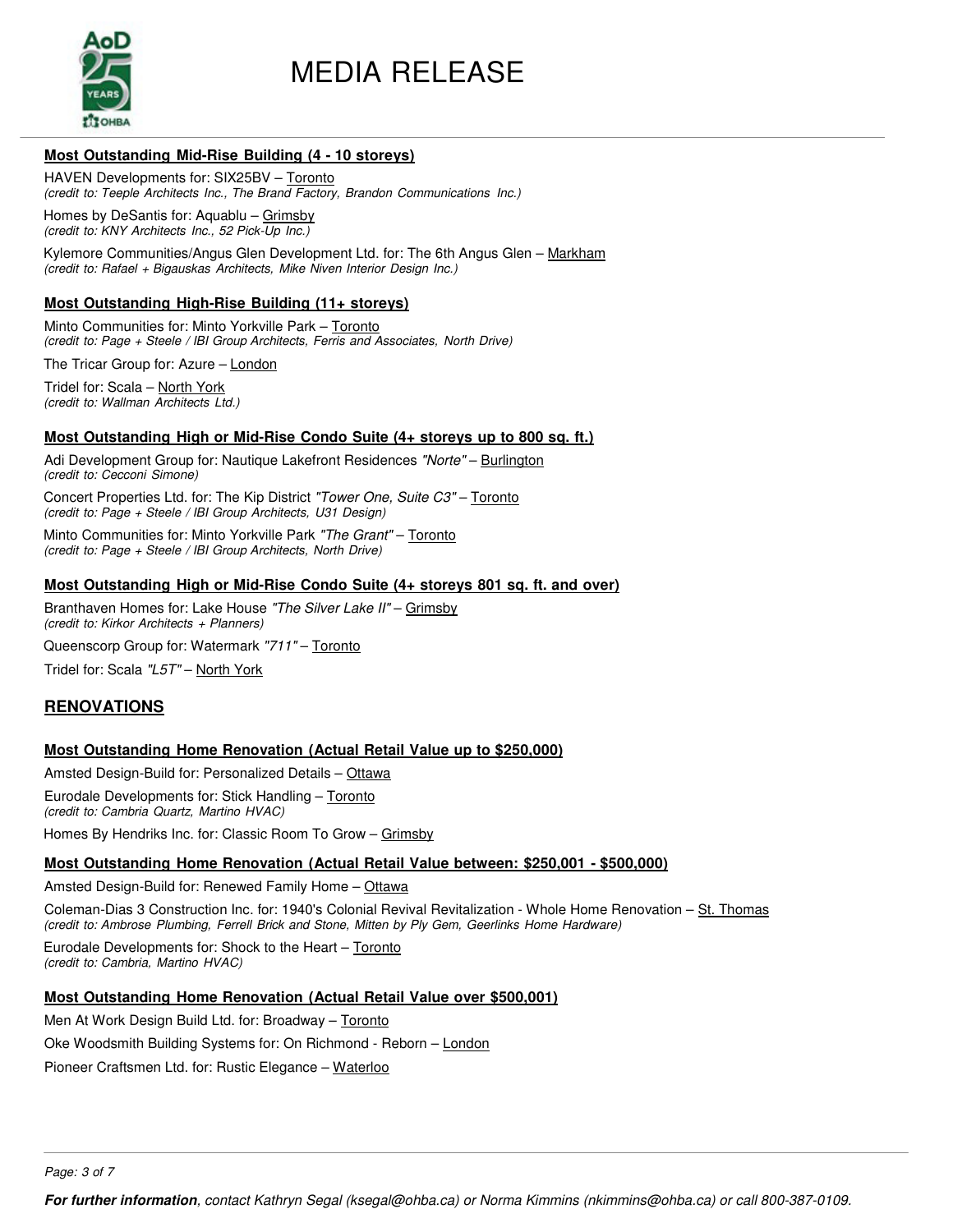

#### **Most Outstanding Kitchen Renovation**

Coleman-Dias 3 Construction Inc. for: 1940's Colonial Revival Revitalization - St. Thomas *(credit to: GCW Custom Kitchens & Cabinetry Inc., Ambrose Plumbing, Centura London)*

Design First Interiors for: Open to the View - Ottawa

Design First Interiors for: Rockstar Kitchen on the River – Ottawa

#### **Most Outstanding Bathroom Renovation**

Design First Interiors for: Luxe - Home and Away - Ottawa

Design First Interiors for: Magical Modification - Ottawa

OakWood Renovation Experts for: Car Wash Shower - Ottawa

### **ROOM DESIGN**

#### **Most Outstanding New Home Kitchen (New Low-Rise Home up to 2000 sq. ft)**

FarSight Homes for: Greenfields *"The Dewberry"* – Alliston

Mountainview Homes for: Thundering Waters *"Fallsview"* – Niagara Falls

Rinaldi Homes for: Optimist Village *"Unit 1 Optimist Lane"* – Niagara Falls

*(credit to: Aristocrat Floors of the World, Artcraft Kitchens)*

#### **Most Outstanding New Home Kitchen (New Low-Rise home 2001 sq. ft. and over)**

Carolina Homes for: Carolina Homes – London *(credit to: Woody's Custom Cabinetry)*

Castleform Developments for: 63 Yorkview – Toronto

Fourteen Estates Custom Homes for: The Bolton Kitchen – Pickering

#### **Most Outstanding High or Mid-Rise Condo Suite Kitchen**

Aspen Ridge Homes for: The Jack – Toronto *(credit to: Quadrangle Architects Ltd.)* HAVEN Developments for: SIX25BV *"BVC2"* – Toronto *(credit to: The Brand Factory, Brandon Communications Inc.)*

Zinc Developments Inc. for: 35 Wabash – Toronto

#### **Most Outstanding New Home Bathroom**

Fusion Homes for: Solterra *"Belvoir B"* – Guelph

Oke Woodsmith Building Systems for: Lure of the Lake - Dashwood

Timberworx Custom Homes for: Heritage Lake Estates *"Old Montreal"* – Aberfoyle *(credit to: 52 Pick-Up Inc.)*

# **PROJECT IMAGE & ADVERTISING**

#### **Best Video Low-Rise Project (1-3 storeys)**

Georgian International Build Corp. for: Braestone – Oro-Medonte

Losani Homes for: The Woodlands Ancaster – Ancaster *(credit to: McOuat Partnership)*

Reid's Heritage Homes for: Net Zero Discovery Home – Guelph

*Page: 4 of 7*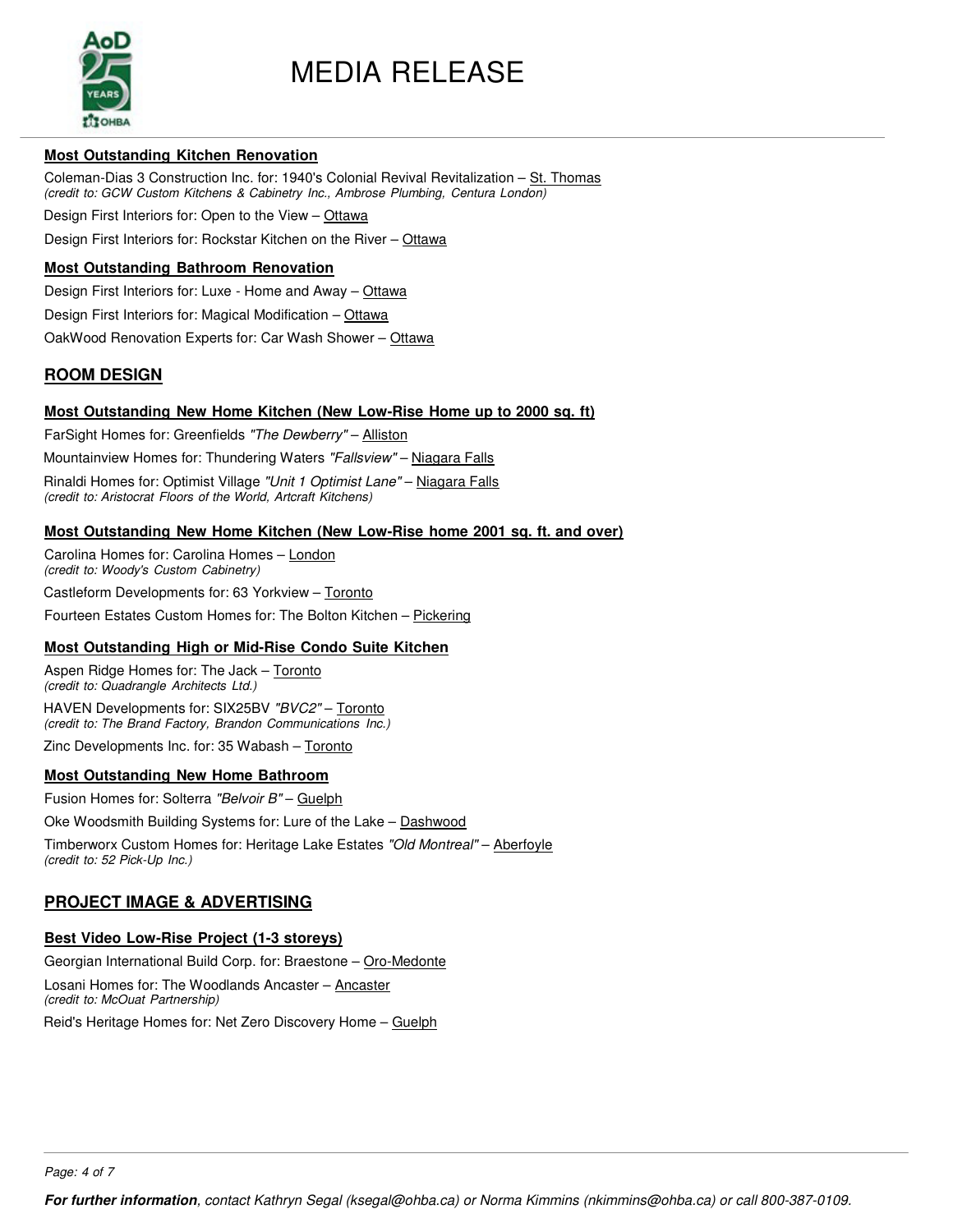

#### **Best Video High or Mid-Rise Project (4+ storeys)**

HAVEN Developments for: SIX25BV – Toronto *(credit to: Teeple Architects Inc., The Brand Factory, Brandon Communications Inc.)*

Tridel for: Scala – North York *(credit to: The Brand Factory)*

Tridel for: SQ at Alexandria Park – Toronto *(credit to: The Brand Factory)*

#### **Best Use of Social Media**

Empire Communities for: Empire Avalon – Caledonia *(credit to: Pureblink)*

Geranium Homes for: Corporate Community – Markham *(credit to: Builder Insight Group Inc., The Morrison Group)*

Pemberton Group / Geranium Corporation for: Friday Harbour - Innisfil *(credit to: The Brand Factory)*

#### **Best Website (Builder or Renovator)**

Homes by DeSantis for: Aquablu - http://aquablucondo.com *(credit to: 52 Pick-Up Inc.)*

LIV Communities for: LIV Communities Corporate Website - http://www.livhere.ca *(credit to: Impact North Inc.)*

Reid's Heritage Homes for: Net Zero Homes – http://livenetzero.com/

#### **Best Low-Rise Ad Campaign (1-3 Storeys)**

Losani Homes for: Pronto Homes on Demand - Stoney Creek *(credit to: McOuat Partnership)*

Pemberton Group / Geranium Corporation for: Friday Harbour – Innisfil *(credit to: The Brand Factory)*

Reid's Heritage Homes for: Net Zero Homes – Guelph

#### **Best High or Mid-Rise Ad Campaign (4+ Storeys)**

Minto Communities for: Bside at Minto Westside *"Bside Nissan Leaf Promotion"* – Toronto *(credit to: Kim Graham and Associates)*

Molinaro Group Inc. for: Paradigm Condos - Burlington

Zinc Developments Inc. for: 35 Wabash - Toronto

#### **Best Project Logo Branding (For individual community logo)**

Great Gulf for: Summerlyn Village – Simcoe County *(credit to: Builder Insight Group Inc.)*

HAVEN Developments for: SIX25BV – Toronto *(credit to: Teeple Architects Inc., The Brand Factory, Brandon Communications Inc.)*

Zinc Developments Inc. for: 35 Wabash - Toronto *(credit to: The Brand Factory)*

# **ON-SITE SALES PRESENTATION**

#### **Best New Home Sales Office (Up to 1500 sq. ft.)**

FarSight Homes for: Greenfields – Alliston *(credit to: Builder Insight Group Inc.)*

Fusion Homes for: Metalworks Phase One – Guelph *(credit to: Blackjet Inc.)*

Losani Homes for: The Woodlands Ancaster – Ancaster *(credit to: McOuat Partnership)*

*Page: 5 of 7*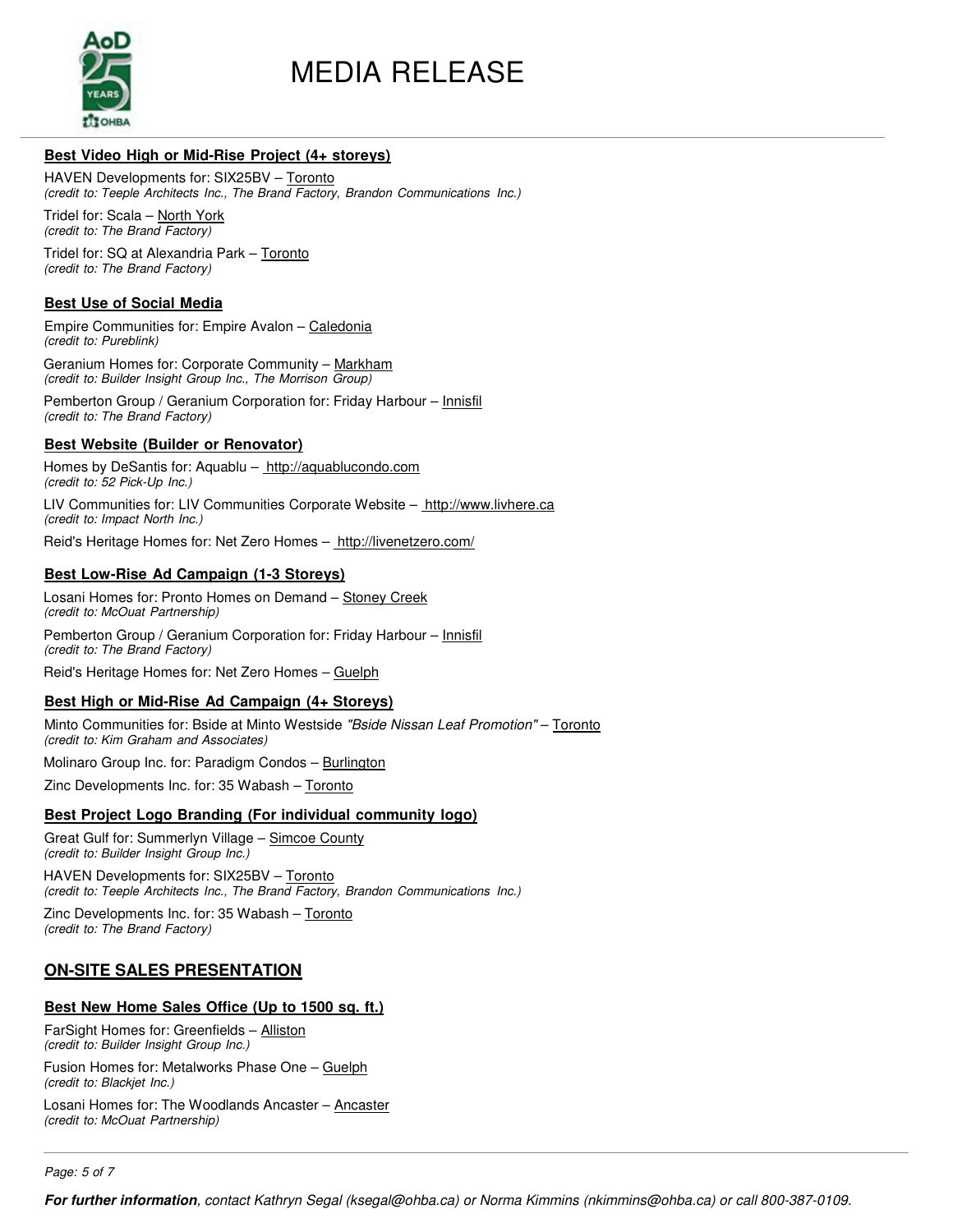

#### **Best New Home Sales Office (1501 sq. ft. and over)**

Kylemore Communities/Angus Glen Development Ltd. for: The 6th Angus Glen *"Kylemore Presentation Centre"* – Markham *(credit to: Mike Niven Interior Design Inc., The Brand Factory)*

LIV Communities for: The Classics *"Sales Centre"* – Brampton *(credit to: Impact North Inc.)*

Molinaro Group Inc. for: Paradigm Condos - Burlington

#### **Best Design/Decor Centre**

Fusion Homes for: Solterra *"Belvoir B"* – Guelph

Granite Homes for: Design Studio – Wellington County

The Tricar Group for: Azure *"Sales & Decor Centre"* – London

#### **Best Interior Decorating - Model Home/Suite (Up to 2000 sq. ft.)**

Adi Development Group for: Nautique Lakefront Residences *"Norte"* – Burlington

Kylemore Communities/Angus Glen Development Ltd. for: The 6th Angus Glen *"2R + D"* – Markham *(credit to: Mike Niven Interior Design Inc.)*

Rinaldi Homes for: Optimist Village *"Unit 1 Optimist Lane"* – Niagara Falls *(credit to: Aristocrat Floors of the World, Artcraft Kitchens)*

#### **Best Interior Decorating - Model Home/Suite (2001 sq. ft. and over)**

Great Gulf for: Summerlyn Village *"The Lavender"* – Simcoe County *(credit to: Mike Niven Interior Design Inc., Builder Insight Group Inc.)*

Mason Homes Ltd. for: Parklands *"The Rosedale Loft"* – Peterborough *(credit to: Builder Insight Group Inc.)*

Mattamy Homes Ltd. for: Seaton Taunton *"Shelburne"* – Pickering *(credit to: Q4 Architects Inc., Nak Design)*

#### **Best Low-Rise Project Sales Brochure (1-3 Storeys)**

Branthaven Homes for: Lake House – Grimsby

Losani Homes for: The Woodlands Ancaster – Ancaster *(credit to: McOuat Partnership)*

Sorbara Group of Companies for: Summerfields – Fergus *(credit to: Guidelines Advertising)*

#### **Best High or Mid-Rise Project Sales Brochure (4+ storeys)**

Branthaven Homes for: Lake House – Grimsby *(credit to: Toolbox Strategies Inc.)*

Minto Communities for: Bside at Minto Westside - Toronto *(credit to: Montana Steele Advertising)*

Zinc Developments Inc. for: 35 Wabash - Toronto

# **PRESTIGE AWARDS**

# **Project of the Year - Low-Rise (Model homes must be open to the public)**

Branthaven Homes for: Lake House – Grimsby *(credit to: Toolbox Strategies Inc.)*

Fusion Homes for: Solterra – Guelph

Great Gulf for: Summerlyn Village – Simcoe County *(credit to: John Blums Architect Inc., Builder Insight Group Inc., Mike Niven Interior Design Inc.)*

*Page: 6 of 7*